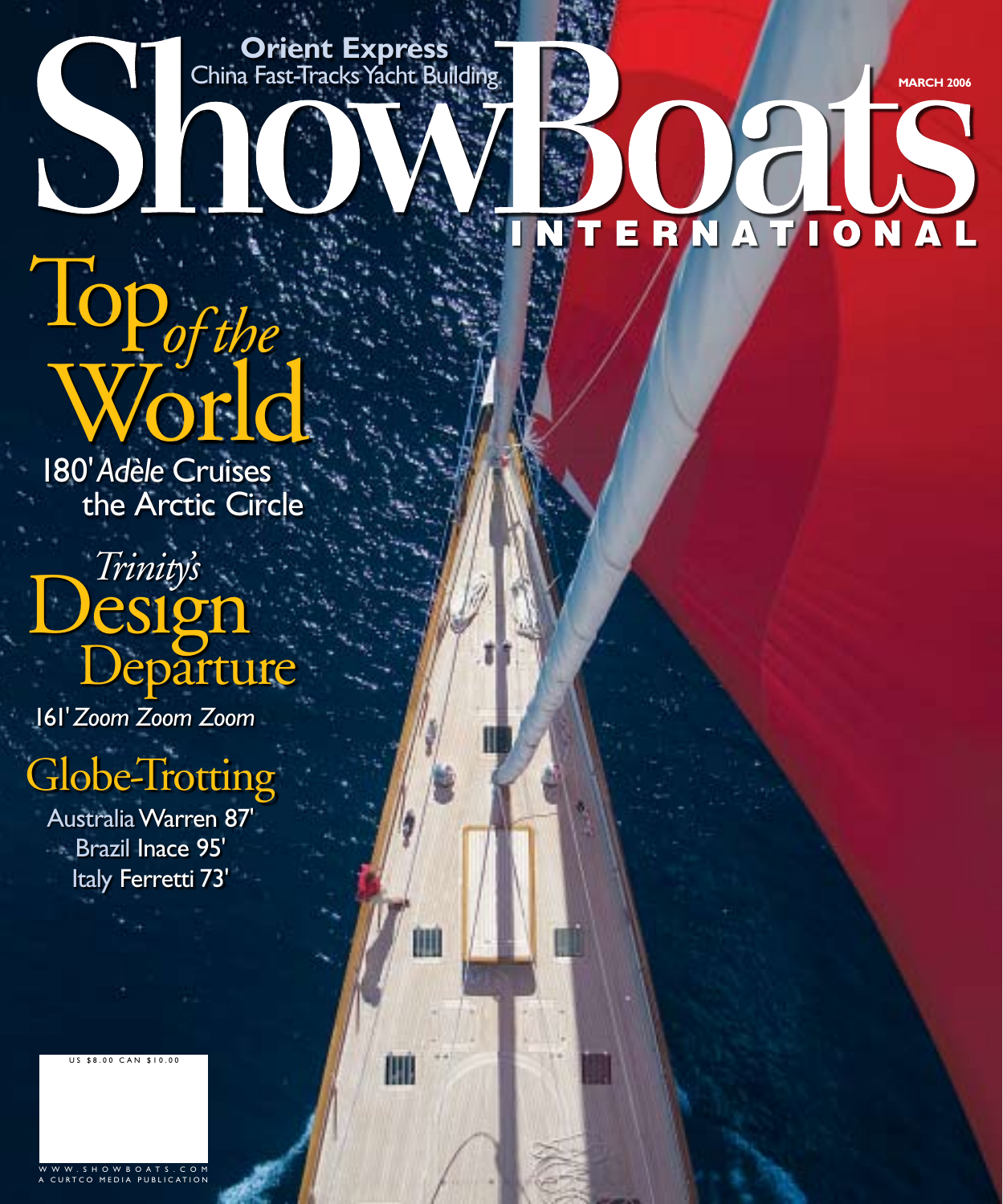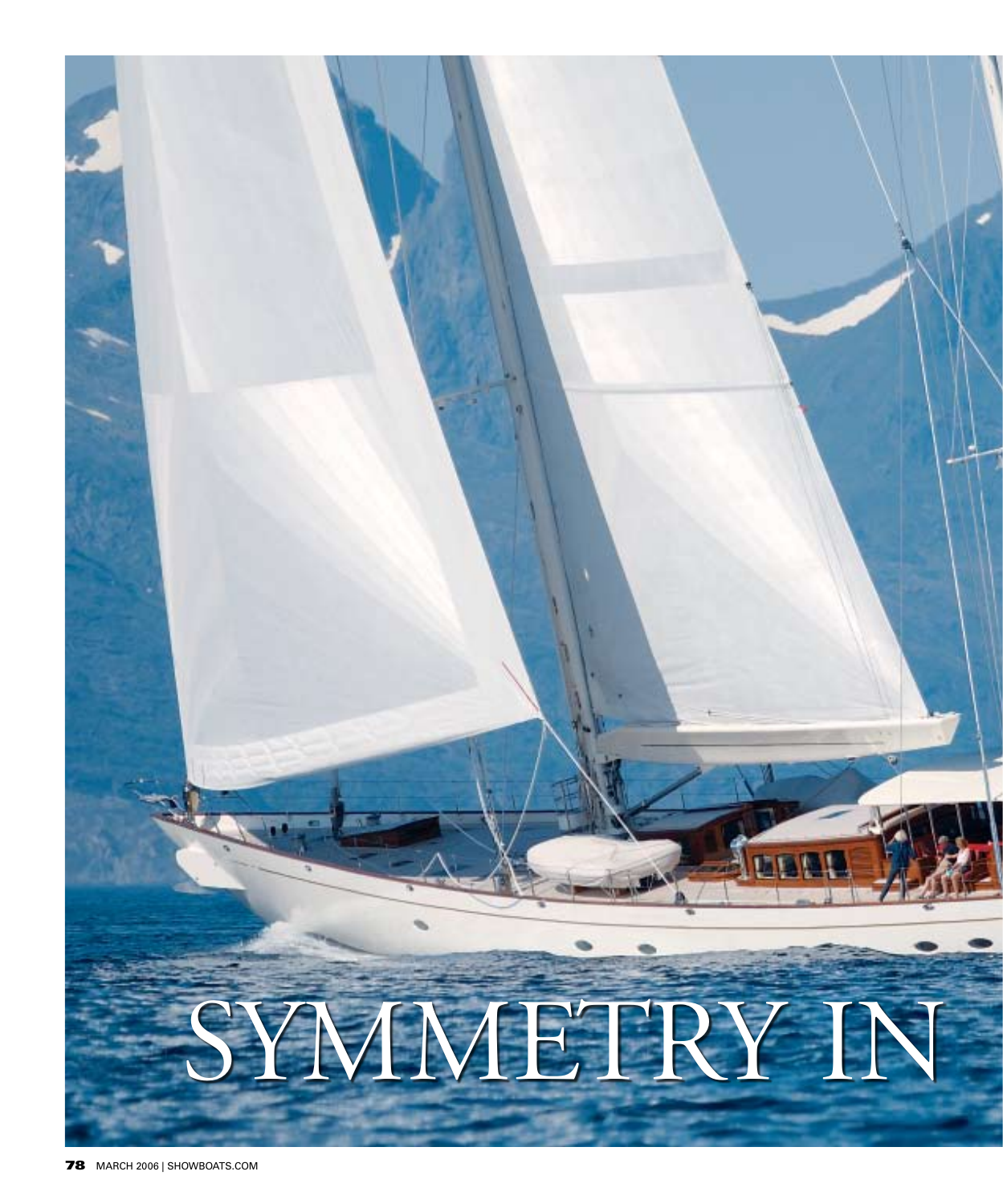

On board and at sea, *Adèle*—the stunning new 180-foot ketch built at Vitters in Holland—is a beautiful balance of practicality and elegance.

 he 180-foot aluminum ketch *Adèle* launched by Vitters Shipyard last spring is designer Andre Hoek's largest project to date and the crowning example of the style for which his design studio is renowned: classic looks with a modern underbody and rig. As an experienced yachtsman who circumnavigated the globe in his previous yacht, owner Jan-Eric Österlund approached Hoek Design Naval Architects five years ago with very clear ideas for a dream yacht that should represent "beauty, speed and adventure." Following *Adèle's* maiden voyage to the Arctic, the yacht relocated to the more temperate waters off Palma de Mallorca for last October's Superyacht Cup. Excited by the prospect of putting the boat through her paces on the racecourse, Österlund was keen to talk about the technical and aesthetic choices that went into her design. **» T**

Onboard Story by Justin Ratcliffe PHOTOGRAPHY BY RICK TOMLINSON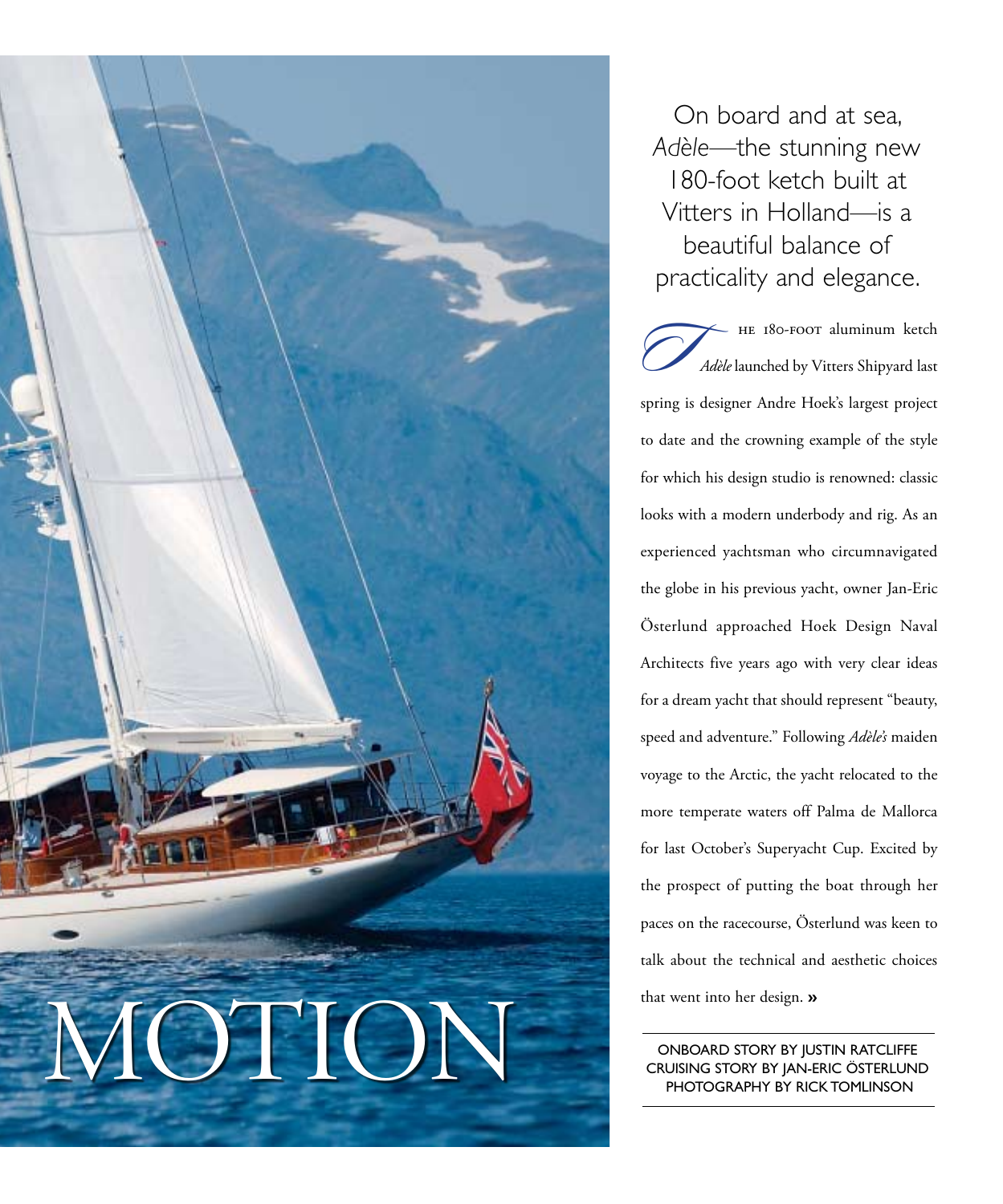





**Previous pages:** *Adèle* **sailing along the Lofoten archipelago in northern Norway above the Arctic Circle. This page, clockwise from top: The aft deckhouse is owner Jan-Eric Österlund's domain. The owner at his computer in the library. "A," is for**  *Adèle.* **The master stateroom features a ceiling that is circular and concave. Opposite page: The main deckhouse, top, has a comfortable L-shaped settee to starboard. The main salon, bottom, boasts two separate conversation areas.**



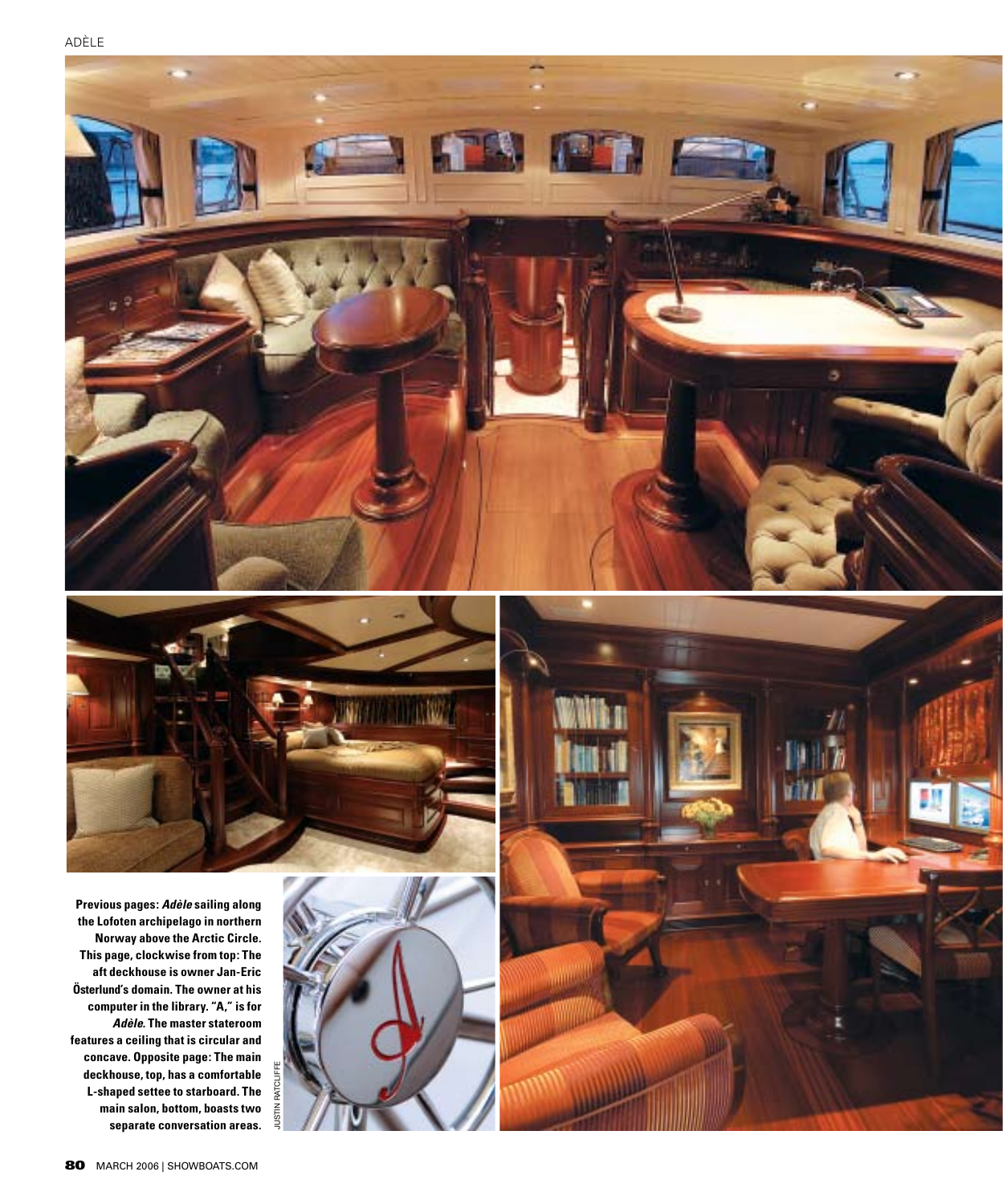"Early on, it was decided that *Adèle* would be a ketch because as a sloop her mast would be too tall to pass under the Bridge of the Americas on the Panama Canal," begins Österlund, who plans on circumnavigating the globe for a second time. "It's also a more versatile rig that allows us to set more sail, especially downwind, with a 500-square-meter mizzen staysail."

The yacht's sail plan was tested in the wind tunnel at the Wolfson Unit in Southampton, United Kingdom, to make sure she would perform well in light airs. But with so much sail area, safety was also a major consideration. "We decided on traditional slab reefing, full-length battens and lazy jacks, so we can drop the mainsail in a hurry," continues Österlund. "In-boom furling on superyachts can steering the boat under sail. The hydraulic steering is a Tenfjord rotating system with two pumps, providing redundancy given that one pump is enough to handle the rudder. The hydraulic steering is via three joysticks, one at each wheel position in the cockpit and one in the deckhouse. When you disengage most power-assisted systems, including hydraulic steering, you still have to turn the hydraulic rams, so you don't get a feel of what the rudder is doing. Aboard *Adèle,*  however, a mechanical clutch completely disengages the hydraulic system, and both helm wheels can be operated independently.

"We tank tested five different keels and rudders at the Delf University of Technology to optimize the helm balance before coming up with the fin keel with bulb and a rudder with a fixed skeg,"

be problematic and generates more wear and tear. I sail to remote areas, and you can't get a mainsail that size fixed just around the corner! Besides, the lazy jacks and full-length battens give more control of the sail and, of course, the mainsail has a better profile for higher upwind speed."

For *Adèle,* Österlund requested both mechanical and hydraulic steering—unusual features for a yacht of this size—because the chain, rod and cable system provides a better "feel" when hand



adds Andre Hoek. This involved a velocity prediction program developed by the design studio to measure the side forces and moments, not just on the hull, but also on the keel and rudder.

"The rudder is balanced with 14 percent of the 14-foot blade forward of the rudder post, which takes some of the weight out of the hand steering, although we also have a high and low gear that can be engaged by turning a small wheel on each wheel hub." **»**

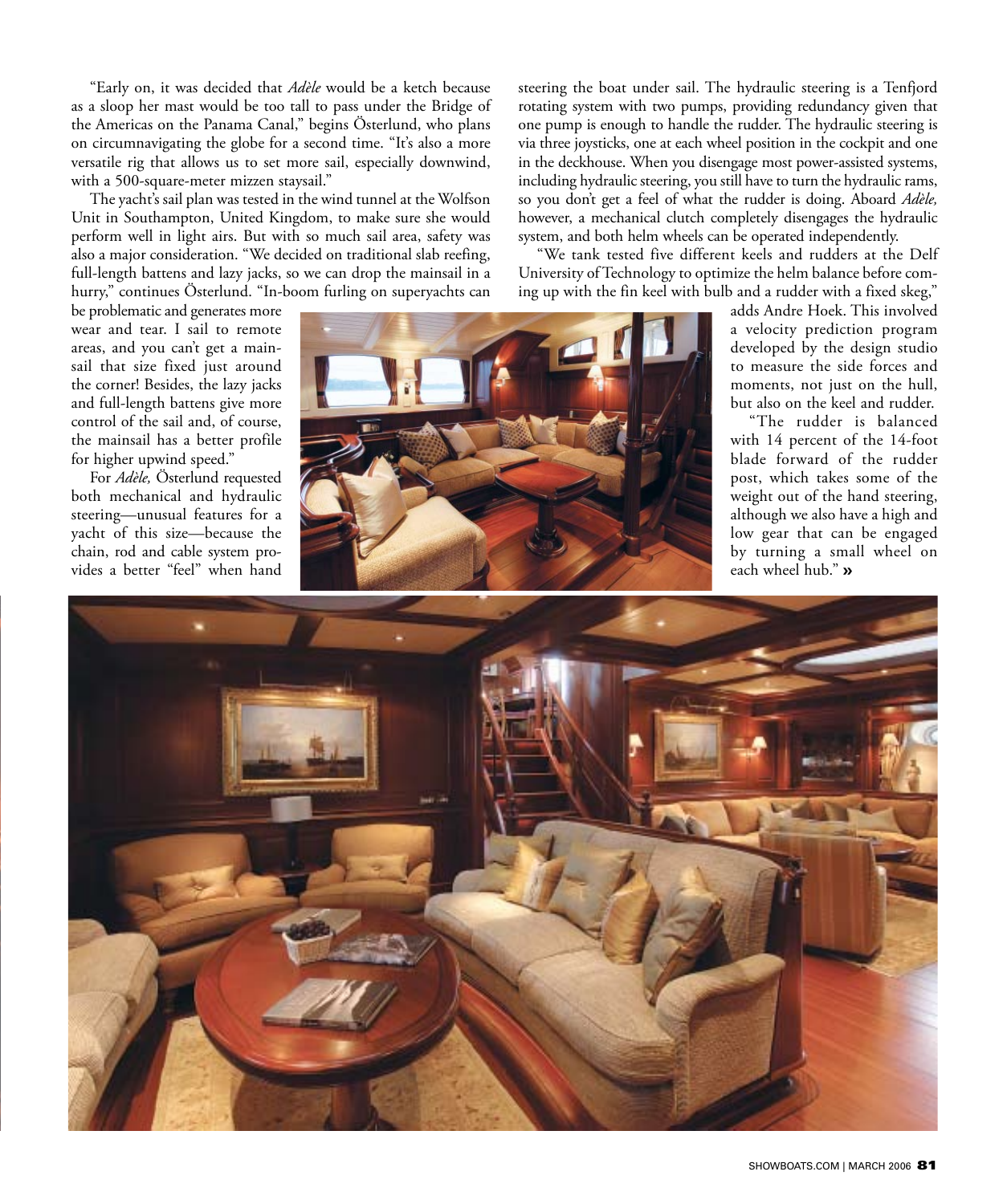







**The aft cockpit, top , is the owner's exclusive domain. Clockwise from top: Adjoining the master stateroom, the aft cockpit allows the owner the privacy to dine alone if he chooses. The table between the forward and main deckhouses accommodates family-size groups.** *Adèle's* **towering rig. Cruising under power in Norway. Opposite: The central dining table in the main cockpit seats 10 comfortably.**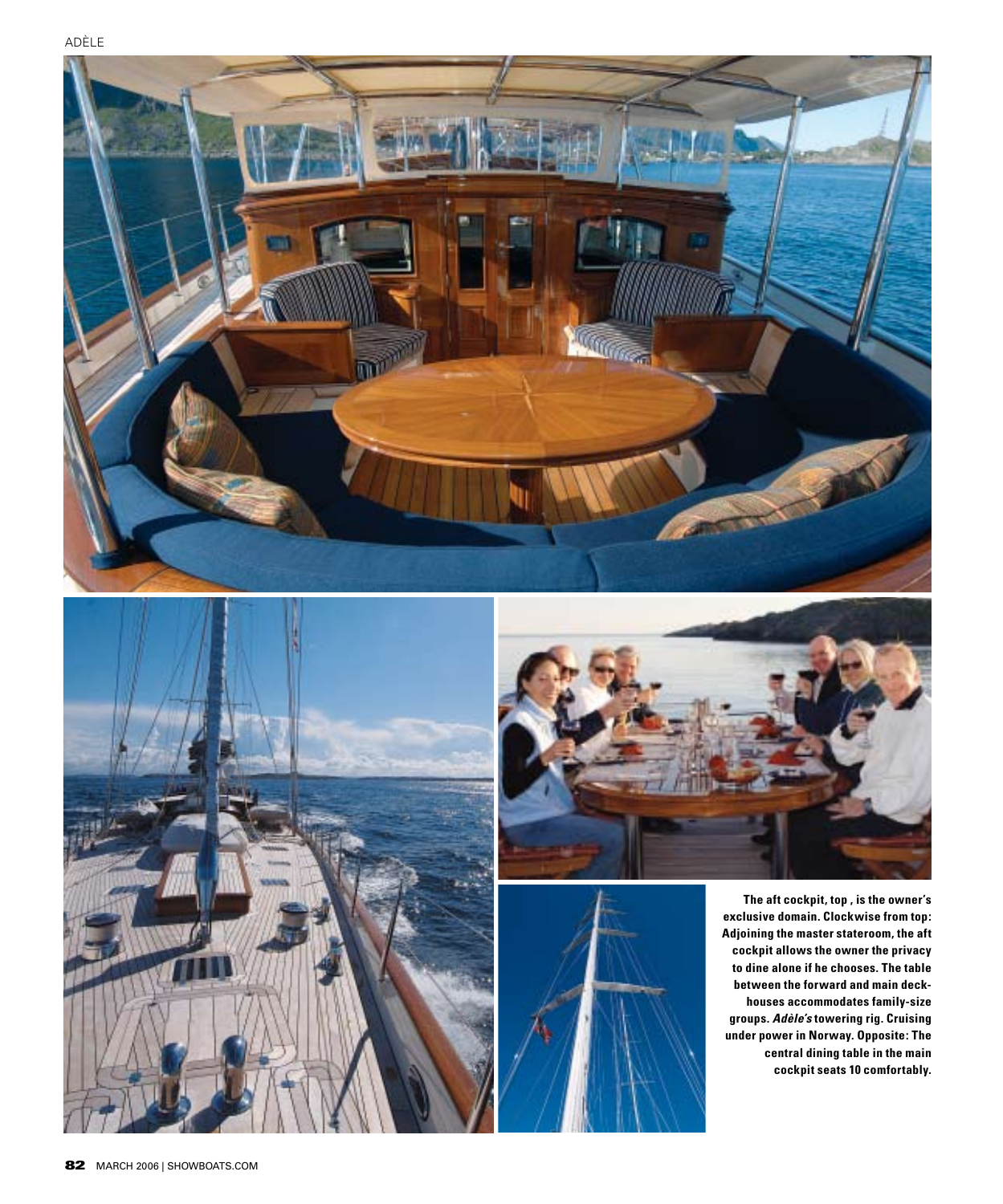*Adèle* was conceived for world cruising and exploration, and that means she carries a great deal of redundant equipment (three Onan generators, three tenders, two Furuno radars and two 10,000-liter watermakers are just the start). She is also a "generator ship" in that she was designed to have a generator running continuously, except in port. "During sailing, the winches are too energy-hungry and the air-handling systems



demand too much power to be run from batteries alone," says Österlund. Though this makes sound insulation more of an issue, its advantage is that the electrical system is simpler, requiring less cabling and fewer heavy batteries, which saves weight. Additional weight savings were realized by utilizing a single, well-proven 1,000-hp Caterpillar engine. It also improves the center of gravity over the keel and reduces drag.

*Adèle* is a home away from home for Österlund, who spends extended periods aboard with family and friends, so comfort and privacy were major considerations in the interior layout. The living areas are articulated around three classic deckhouses, allowing owner and guests to withdraw but still be part of the action. The forward deckhouse is an area where guests can relax and chat or con-

nect a laptop. The central wheelhouse contains the nav station and chart desk and is the focal point of the yacht's social activities. The aft deckhouse and cockpit are for the owner's exclusive use, a solution that provides complete privacy, since the 180-foot yacht is rarely moored stern to.

Belowdecks, *Adèle's* layout is a masterpiece of symmetrical design, thanks in large part to Frans Moerbeck, who worked on the interior and exterior styling

as part of the Hoek design team. "Symmetry provides balance and harmony," he explains. "This, in turn, evokes a sense of calm, so the owner feels comfortable." Her curved, central stairways are key elements defining this symmetry. One leads from the aft deckhouse to the owner's cabin, the other from the central deckhouse to the main salon. Ovals and circles, curved and flowing lines further enhance the feeling of harmony—even the cabin doors are elliptical!

The ceiling in the owner's cabin, for instance, is circular and concave, with radiating beams that are slightly twisted along their axis. This effect was achieved using CNC precision-cutting machines. Given the large volume of it aboard *Adèle,* her detail work—beams, fiddles, raised-and-fielded paneling and such—while subtle, is slightly more pronounced so as not to appear fussy. The generous **»** *Page 88* 

### Adèle at the Top of the World

*dèle* was flying along at 14 knots in a northwesterly We dele was flying along at 14 knots in a northwesterly breeze with the apparent wind just forward of the beam. The sea was smooth, the swell dampened by the pack ice less than 50 miles to the north of us, and the sky had at last turned blue as we headed east along the top of Spitsbergen, the main island in the Svalbard group.

With our crew of eight led by captain André Engblom, we left Holland less than a month before, sailing directly to Bergen and then following the Norwegian coast north to the Lofoten archipelago above the arctic circle. We expected

cold weather, but instead met incredible sunshine 24 hours a day and temperatures of 24 degrees Celsius.

From Lofoten, we voyaged another 700 miles north to Longyearbyen, the capital of Svalbard, at 78 degrees north, where we picked up my friends, including *Adèle's* designer Andre Hoek and photographer Rick Tomlinson. From Longyearbyen, we sailed into the Smeerenburg fjord, on the northwest coast, to document the movement of its glacier. Ninety-nine years earlier, an expedition led by Prince Albert I of Monaco took a series of photos



showing the head of the Smeerenburg glacier, and we wanted to document how much the glacier had since retreated.

As we approached the glacier, a cry of "polar bears!" rang out, and we changed course abruptly. Three bears—a mother and her cubs—were walking along the shore. We followed the bear family, motoring slowly, but when *Adèle's* wake splashed the mother, she decided she'd had enough and turned away from the shore. We returned to the glacier and took *Adèle* as close as we dared to take some photos of our one-month-old yacht in front of the age-old glacier.

> We then climbed the mountains to find exactly the spot where the expedition took photographs almost a century before. It appears that the glacier has withdrawn some 4,000 meters, most of which probably happened in the last 15 to 20 years.

> Continuing north, the ice increased and we resorted to motoring as we approached Phippsöya in the Seven Islands group, the northernmost island in Svalbard—and in Europe—at 80 degrees 45 minutes north latitude. Though preferring to eat most of our meals on deck, where we can dine in the protected main cockpit or just aft of **»**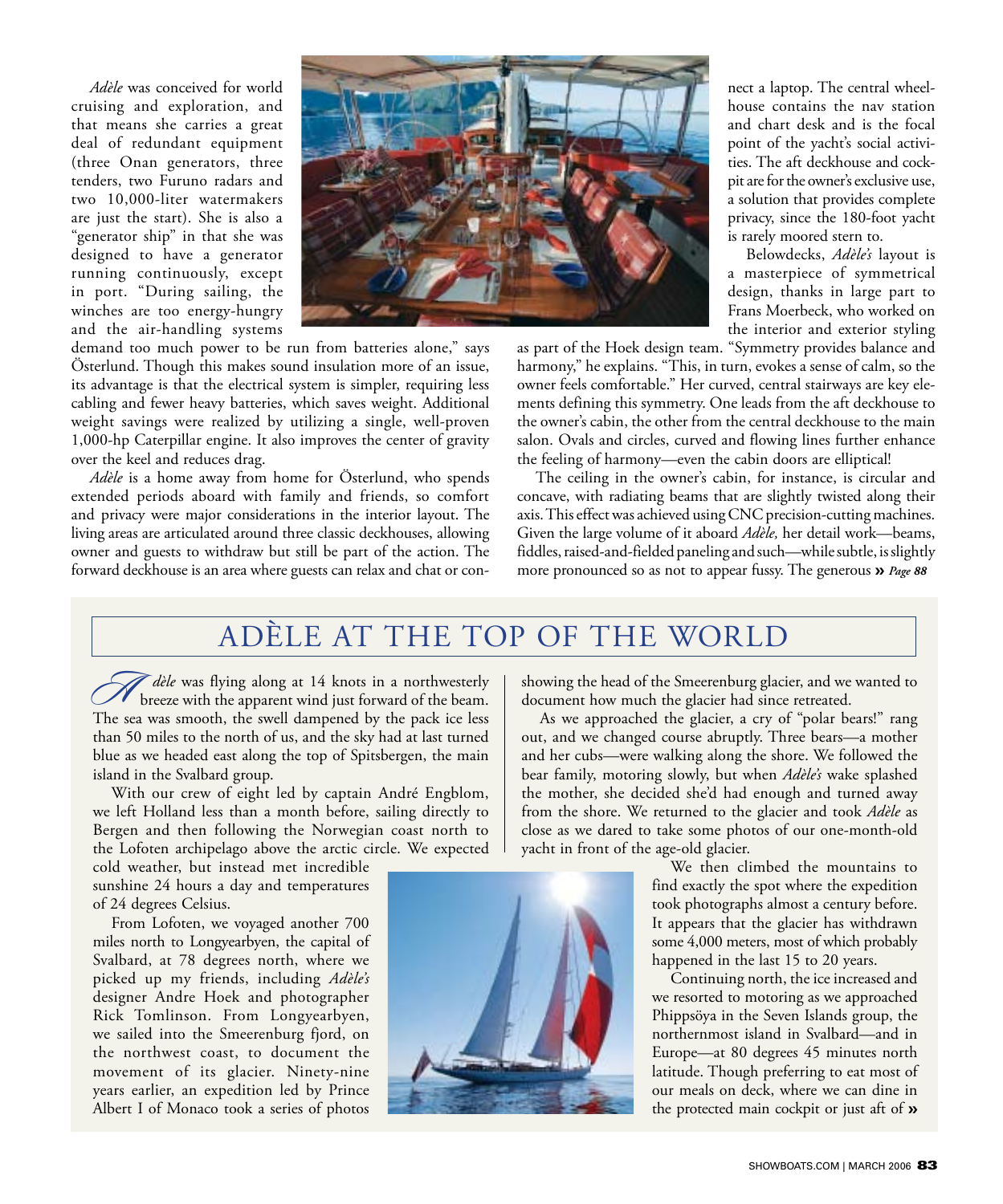



**Top to bottom: Approaching pack ice at Seven Islands, north of Svalbard, 800 miles north of mainland Norway. A polar bear lounging, spotted at the northwest corner of Spitsbergen, Svalbard. Documenting the glacier at exactly the same spot that prince Albert I of Monaco photographed the glacier in 1906.**



the main mast, neither of these options suited this bitterly cold evening. We had to retreat downstairs to the deckhouse, although we could still watch the walruses lounging on the beach.

Afterward, we had our coffee while seated around the fireplace in the salon. The fireplace is an antique we found in Bath, England, and restored. It can be fired with wood or coal but we normally prefer cleaner, artificial logs.

The next morning, we paid the walruses a visit. They were basking in the sun, tickling their bellies and generally looking very content with life, which was surprising as the females were far away in Russia's Franz Josef Land caring for their pups.

In the afternoon, we decided to sail north into the pack ice. As the ice increased, we had to motor slowly with lookouts up in the crow's nest. This lofty perch on *Adèle* is like a lift; with the help of a captive winch controlled from the nest, it runs 130 feet up the forward part of the mainmast to just below the top end of the inner forestay. The view is fantastic and it was easy to spot the ice flows and bergs—although the crow's nest was designed more for spotting coral reefs in tropical waters.

Finally, at 81 degrees 10 minutes north latitude, we were wedged in with ice towering all around us. Our jet-driven tender was launched and we all took a walk on the pack ice. At this, our most northerly point, we decided a glass of bubbly was in order—for which the champagne chiller was unnecessary!

In the evening, we returned to Phippsöya and paid another visit to the walruses, this time staying in the dinghy to see if they wanted to approach us. As expected, their curiosity got the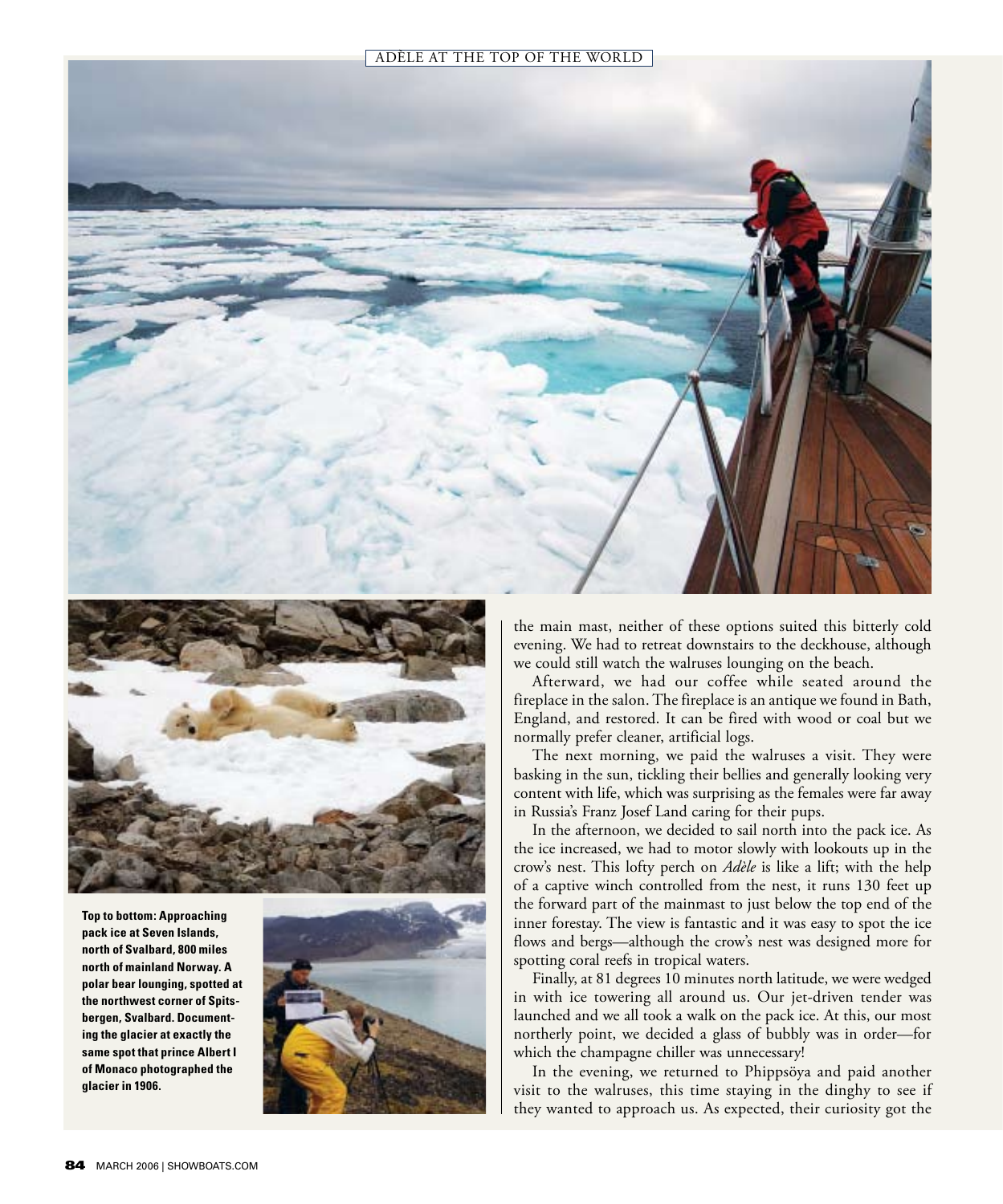#### Adèle at the Top of the World

better of them, and when we turned off the engine they swam closer and closer until some of them were brushing our tender with their whiskers.

One of my guests told us a story of how her zodiac had been punctured by walrus tusks the previous year, so I felt perhaps we had better start the engine. Unfortunately, our engine chose this moment not to turn over. The situation became more desperate as some of the walruses tried in their weighty and clumsy manner to climb up onto our dinghy's aft platform.

I radioed *Adèle* to get a second tender in the water to "rescue" us. I said, "We are surrounded by walruses and feeling quite vulnerable." But the crewman who received the call thought I said, "…feeling quite wonderful," so he answered, "Excellent, *Adèle* over and out!" Confusion reigned for a while, but soon another tender was launched and, eventually, our engineer was able to fix the capricious solenoid that prolonged our walrus encounter.

The northwesterly wind was increasing, pushing the polar cap closer to us and threatening to close the passage back around the northwest corner of Spitsbergen. Aboard *Adèle,* we decided to turn back and motor-sail as fast as we could toward the protected islands at Spitsbergen's northwest corner.

The next morning found us at anchor and protected from pack ice. Snowflakes covered the deck, making our Cayman Islands flag look somewhat out of place. We continued south with just main and mizzen doing 11 knots; once the genoa was set, our speed increased to 14 knots. When the wind abated a little after lunch, **»**



**Top to bottom: One of the three tenders carried aboard is launched for some nearshore exploration at Svalbard.** *Adèle* **anchored at this ancient church in Nærøyfjord. Hanging out with the walruses in Seven Islands, north of Svalbard.**



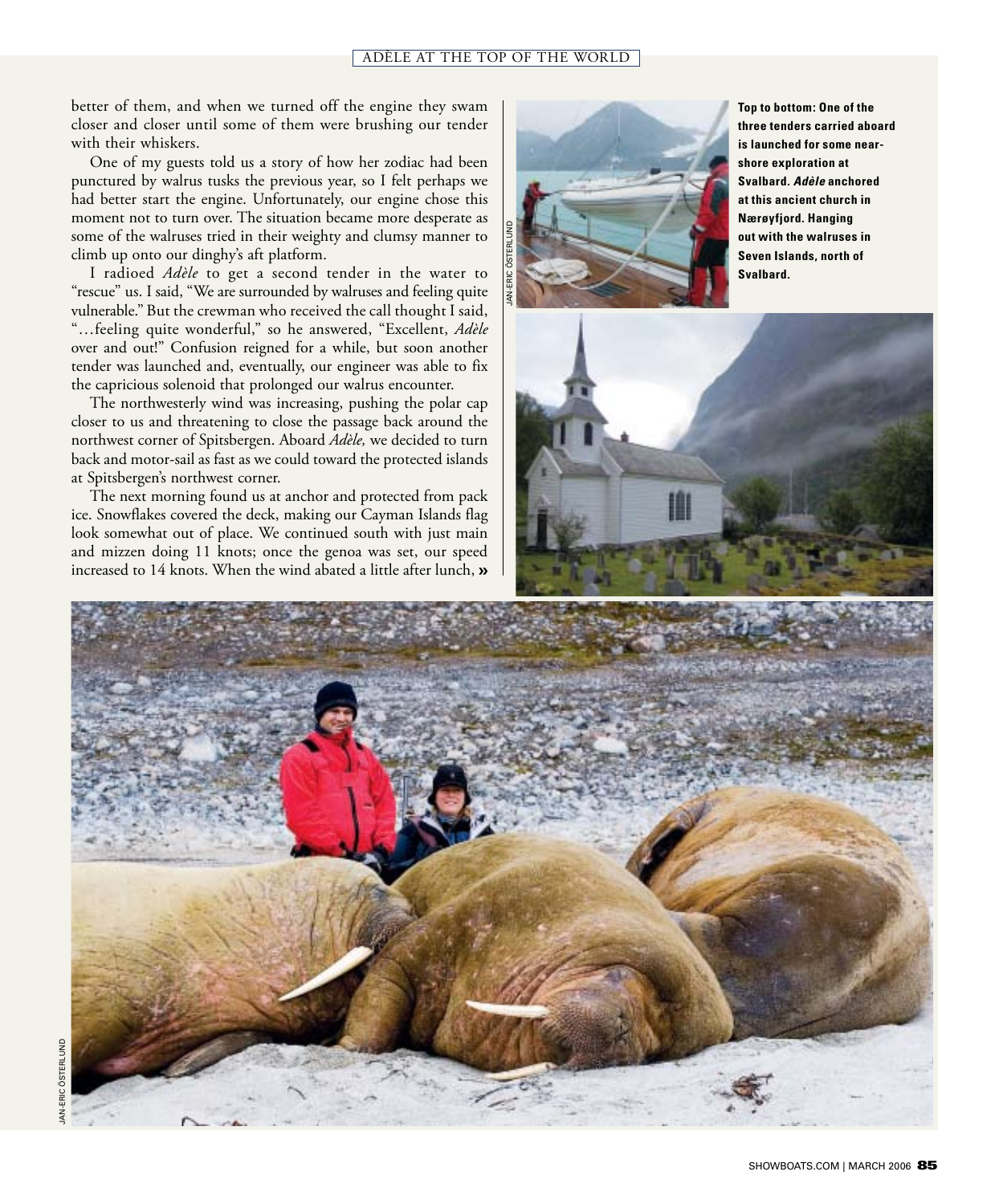Adèle at the Top of the World





**Anchored at the island of Marstrand, top, along the Swedish coast, the day after** *Adèle's* **christening. The historic Karoliner soldiers salute** *Adèle* **at her christening.** 

we set the mizzen staysail, logging a similar speed.

We anchored on the west coast of Signehamna and, after dinner, took two of the tenders toward the glacier. Close to the glacier itself, the water was pale blue in color from the melt-

ing ice, and the sun's rays (although it was nearing midnight) broke through the floating bergs to create a million shades of blue. All around us we could hear the sound of air bubbles being released from imprisonment in the thousand-year-old glacier ice.

The next day, we motored down to Lilliehööksfjorden where, with the help of the bow and stern thrusters, Andre held *Adèle* just a few feet from a steep cliff inhabited by nesting puffins, guillemots and kittiwakes. The 125-hp thrusters are designed for tricky maneuvers in narrow harbors, but they work equally well on ornithological outings.

*Adèle* is nearly as fast motoring as with her sails set and we can cruise at around 13 knots. Whenever we were motoring through shallow or poorly charted waters, we sent our tenders ahead of us. Two of the tenders have echo sounders and GPS systems, which continuously send their position, speed, course and depth to the chart system on the mother ship. This means we always know where the tenders are and how deep the water is beneath them. By directing tenders via radio, we can "scan" our course ahead.

A couple of days later, all the guests disembarked at Longyearbyen and *Adèle* headed full speed due south to Marstrand on the west coast of Sweden, where she was formally christened. At the time of her christening, she had already done more than 6,000 miles and been farther than many yachts travel in a lifetime.

I am writing this article in Lisbon. The sun is shining, our friends are lying in the sun on deck or lounging in the deck chairs, and it feels a million miles away from Norway and Sweden. But the fact is, the distance between Lisbon and Göteborg is shorter than that between Göteborg and Svalbard, where *Adèle* was put through her first challenging test and passed with flying colors!  $\square$